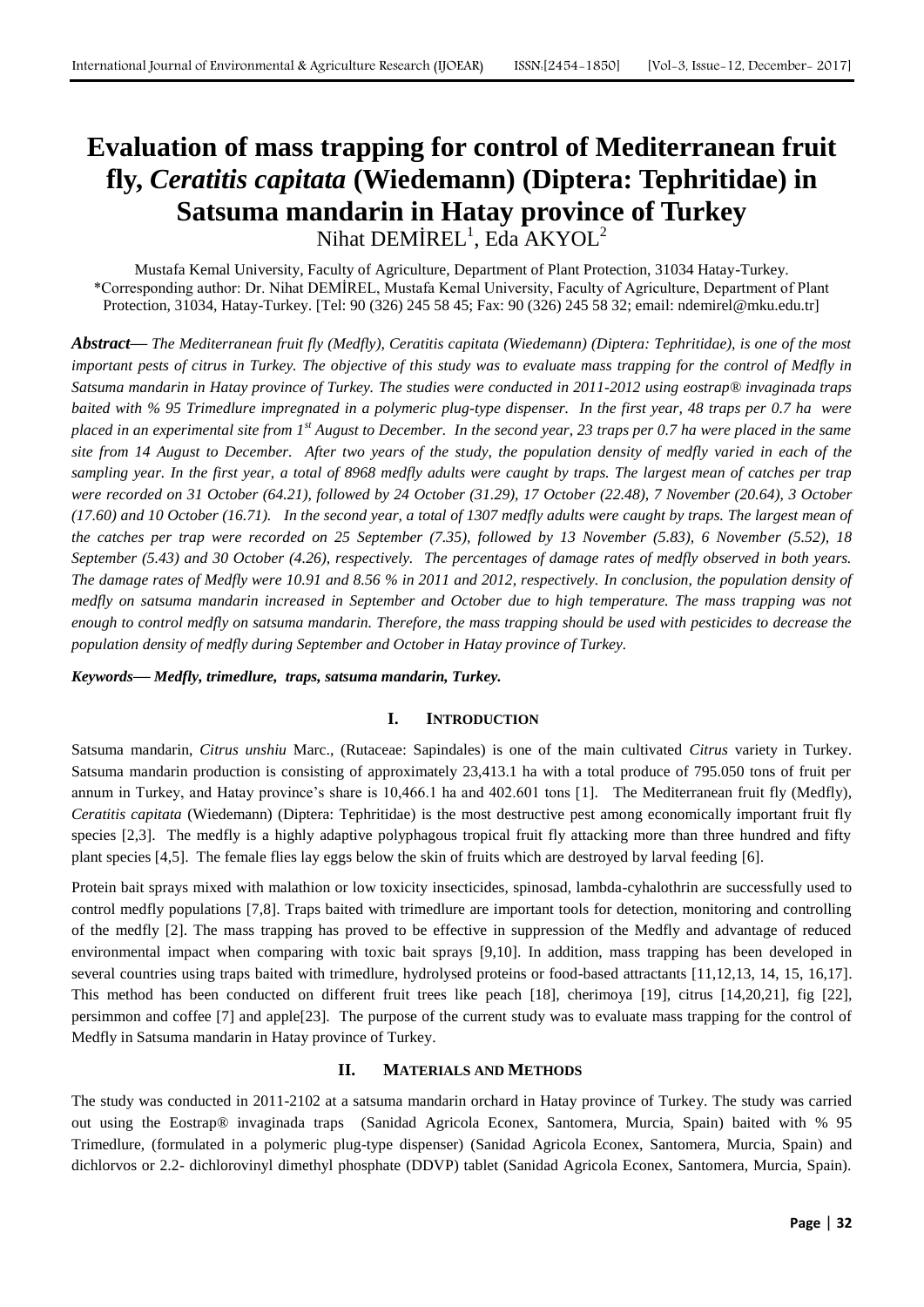In the first year, the study was conducted with 48 traps/0.7 ha and placed in the experimental site from  $1<sup>st</sup>$  August to December. In the second year, the study was carried out with 23 traps/0.7 ha and placed in the same site from  $14<sup>th</sup>$  August to December. The traps were placed 1.5 m above ground and checked weekly, trapped medfly adults were counted and removed from the traps. The trimedlure and DDVP tablet in traps were replaced with the new ones in every 90 days. The fruit damage assessment was measured by the percentage of medfly punctures during the harvest. For this purpose, all fruits from satsuma mandarin orchard were harvested and checked for medfly punctures and the percentage of the infested fruits were measured as weight at the packaging house.

### **III. RESULTS**

The population density of *C. capitata* varied in each of the sampling year. In the first year, the mass trapping was conducted with 48 traps/0.7 ha in satsuma mandarin orchard and a total of 8968 medfly adults were caught by traps (Figure 1). The first adults were caught by the traps on 8 August, and the population density of this pest was gradually low from 8 August through 12 September, while it increased from 19 September to 31 October. The largest mean of catches per trap were recorded on 31 October (64.21), followed by 24 October (31.29), 17 October (22.48), 7 November (20.64), 3 October (17.60) and 10 October (16.71).



**(1AUGUST–28 NOVEMBER, 2011) AT SATSUMA MANDARIN ORCHARD IN ANTAKYA DISTRICT**



In the second year, the mass trapping was conducted with 23 traps/ha at the same orchard and a total of 1307 medfly adults were caught by traps (Figure 2). The population density of medfly was very low comparing with previous year. The first adults were caught by the traps on 21 August, and the population density of this pest was significantly high from 4 September to 25 September and 30 October through 13 November and yet it was significanly low on 2-23 October due to heavy rain in the sampling orchard. The largest mean of catches per traps were recorded on 25 September (7.35), followed by 13 November (5.83), 6 November (5.52), 18 September (5.43) and 30 October (4.26).

The percentage of the total caught over this period varied for each of the sampling month in both years. The distribution of the total caught of this pest according to the months as percentages were 1.17 (August), 6.55 (September), 71.32 (October) and 10.14 (November) in 2011 (Figure 3). These percentages were 3.67 (August), 32.13 (September), 16.37 (October) and 26.70 (December) in 2012 (Figure 4). The percentages of damage rates of medfly observed in both years. The damage ratios of medfly were recorded at 10, 91 percent in 2011, and 8, 56 percent in 2012 (Figure 5).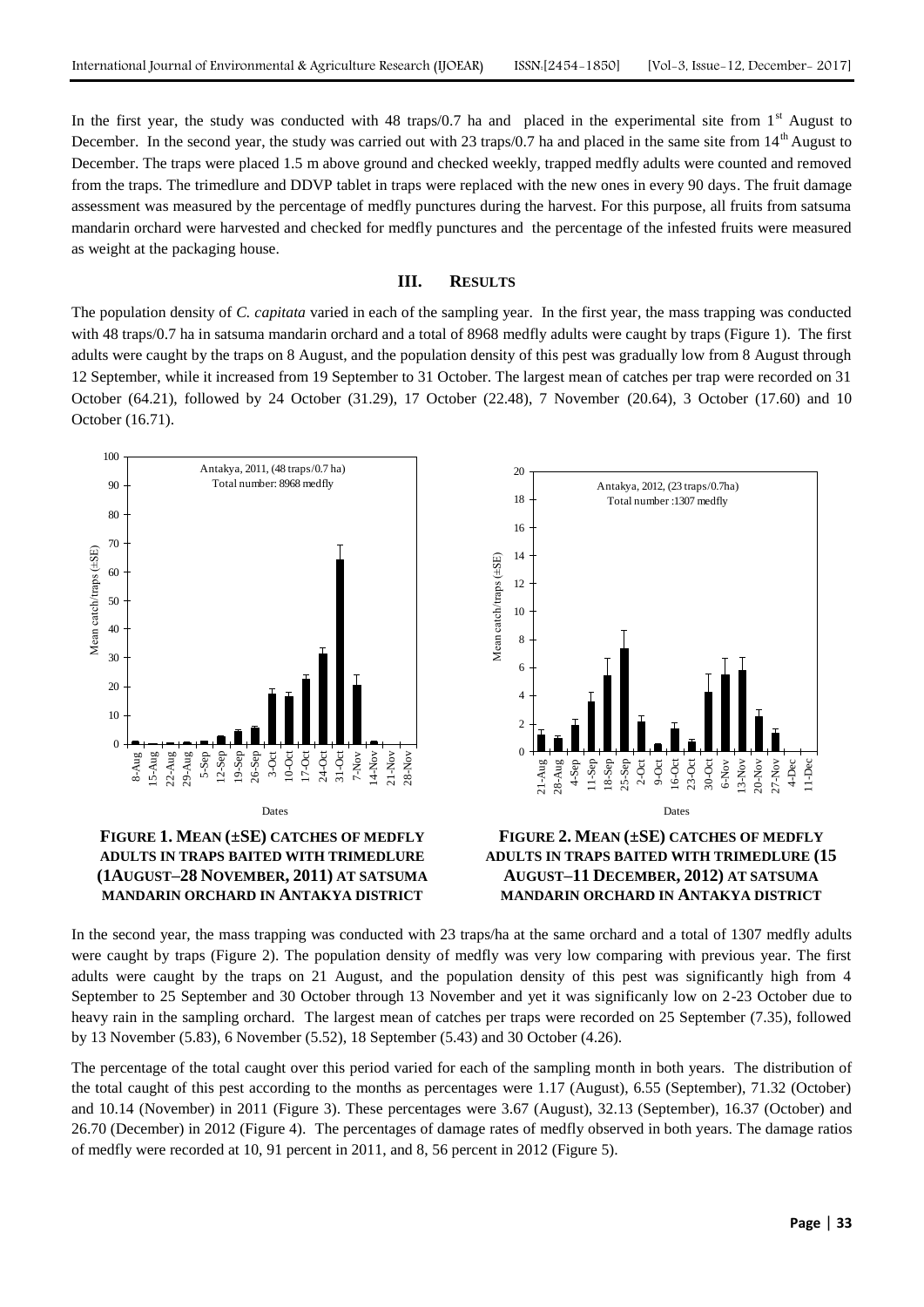

**FIGURE 3. PERCENTAGE OF THE TOTAL MEDFLY ADULTS CAUGHT OVER THE SAMPLING PERIOD AT SATSUMA MANDARIN ORCHARD IN ANTAKYA DISTRICT.**



**FIGURE 4. PERCENTAGE OF THE TOTAL MEDFLY ADULTS CAUGHT OVER THE SAMPLING PERIOD AT SATSUMA MANDARIN ORCHARD IN ANTAKYA DISTRICT.**



**FIGURE 5. PERCENTAGE OF THE DAMAGED FRUITS BY MEDFLY IN SATSUMA MANDARIN ORCHARD IN ANTAKYA DISTRICT**

# **IV. DISCUSSION**

The mass trapping has shown significantly effective pest management tool for the Medfly and developed in several countries using traps baited with trimedlure, hydrolysed proteins or food-based attractants [2, 7, 9, 12, 13, 14, 15, 16, 17, 24, 25, 26, 27, 28, 29]. The synthetic food-based attractants, trimethylamine (TMA), ammonium acetate (AA) and putrescine (P) were the more appropriate for mass-trapping of the medfly [9, 11, 14, 15, 30,31, 32].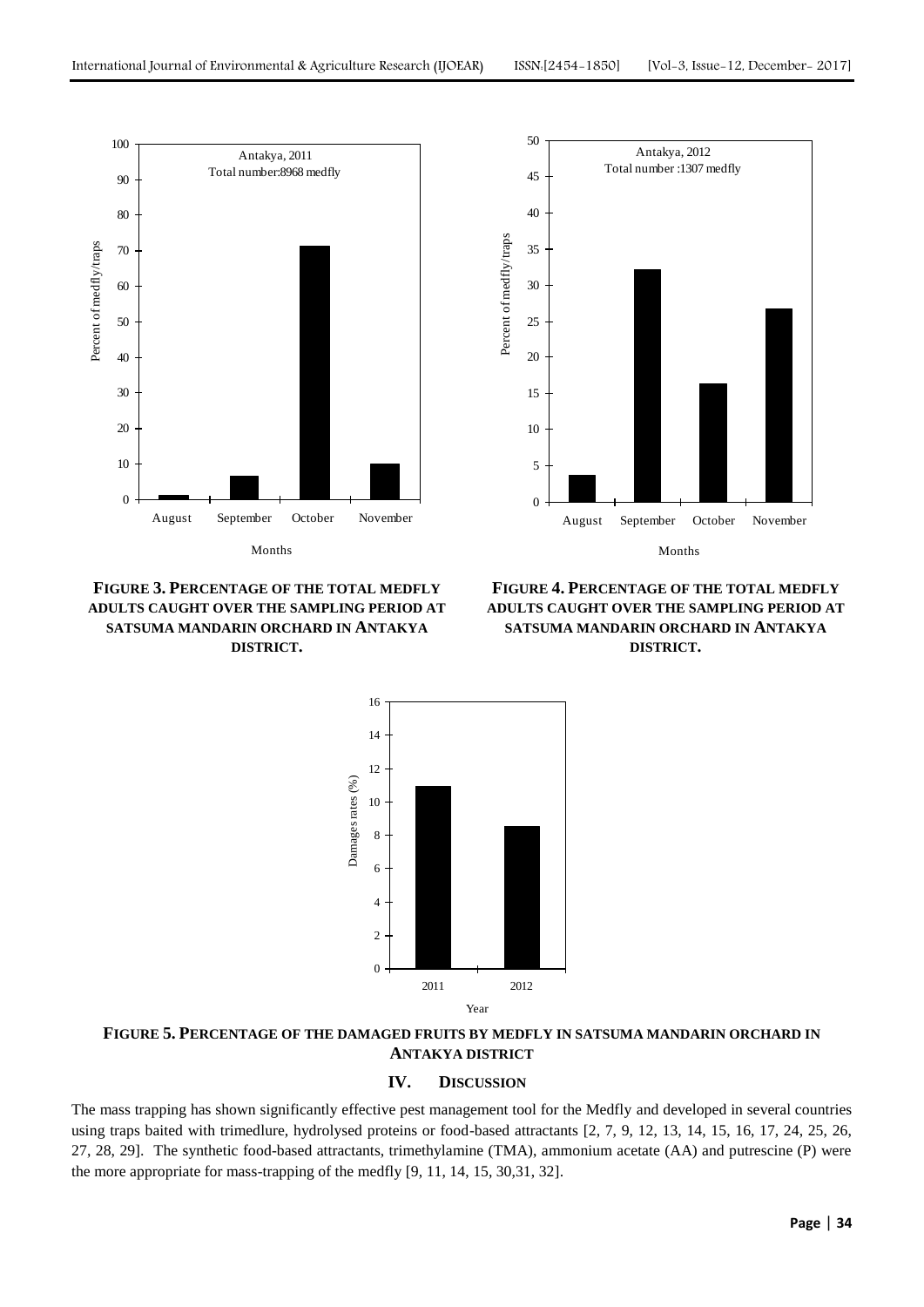A various number of traps were used with mass trapping to control medfly on different host plants. Martinez-Ferrer et al. [10] suggested that 25 trap per ha (Maxitrap Model baited with Ferag. CC D TM® attractant) can be a good stand-alone control method against the Medfly in citrus groves in Spain. In addition, IAEA [2] suggested that 20-25 traps per ha density was required by using a mass trapping technique for medfly. Martinez-Ferrer et al. [10] reported that for the Clemenules variety, a 25 traps per ha were enough to capture adults flying within the grove and attract the foraging medflies, as low percentage of fruits were attacked. A number of researchers reported that if the population density of medfly increase, the number of trap per ha will be increased. Therefore, during September-October Medfly population is high, a 50 trap per ha density has been widely accepted as appropriate for citrus orchards [9,32,33,34,35,36,37]. Martinez-Ferrer et al. [10] reported that for the early-season varieties, 50 traps per ha captured as many adults as did 75 and 100 traps per ha, but not enough to diminish the adult medflies foraging in the grove under accepted levels.

Several studies were conducted by many researchers to evaluate the population density of medfly on various host plants. The present results indicated that the population density of medfly was high in September and October in both year. Our results are similar to those of [10,38,39] reported that the population density of medfly was significantly high in September and October due to high temperatures in citrus- producing area.

The percentages damage ratios of medfly varied on different host plants. Martinez-Ferrer *et al.* [37] found that on earlyseason varieties (Loretina and Marisol), mass trapping at a density of 50 Maxitrap® (Probodelt®) traps/ha baited with Ferag CC D TM® (SEDQ) and chemical treatments with Malafin® (malathion) or SpintorCebo® (spinosad) of the entire groves or the perimeter, can protect well the fruits from the Medfly attack as <2% were damaged in the harvest. However, on the midseason variety (Clemenules), the adult population decline, and the number of traps could be lowered to only 25/ha and this tactic applied alone was efficient enough to obtain less than 0.5% of punctured fruits. Boulahia- Kheder *et al.* [40] reported that combination of 4 aerial spinosad sprays, sanitation and female mass trapping with Moskisan® + Biolure® Unipack, the damage on Navel oranges reached only 5% at harvest. However, Boulahia-Kheder et al.[41] reported that mass trapping as a single technique it wasn't enough to protect the Navel oranges with more than 30% of damaged fruits at the harvest.

#### **V. CONCLUSION**

The present study was conducted by traps baited with trimedlure to evaluate of mass trapping for the control of Medfly in Satsuma mandarin in Hatay province of Turkey. As a result of two-year investigations, the population density of this pest varied in each of the sampling year. In the first year, 48 trap per 0.7 ha were used with mass trapping to control of the medfly. A significant number of medfly were caught by traps and yet the medfly caused significant damages on satsuma mandarin due to high population density in September and October. In the second year, 23 trap per 0.7 ha were used with mass trapping to control of this pest. The population density of medfly was significantly low comparing with that of the previous year. However, the mass trapping was not enough to control this pest because of high population density

### **ACKNOWLEDGEMENTS**

This project was supported by University of Mustafa Kemal of Scientific Research Projects (BAP) (project number: 1105 Y 0105 (191).

#### **REFERENCES**

- [1] Anonymous, 2016. The summary of Agricultural Statistics (21.10.2017 version[\) https://biruni.tuik.gov.tr/bitkiselapp/bitkisel.zul.](https://biruni.tuik.gov.tr/bitkiselapp/bitkisel.zul)
- [2] International Atomic Energy Agency, 2003. Trapping guidelines for area-wide fruit fly programmes. International Atomic Energy Agency. Vienna, Austria. 47 p. Retrived from [: http://www-pub.iaea.org/MTCD/Publications/PDF/TG-FFP\\_web.pdf](http://www-pub.iaea.org/MTCD/Publications/PDF/TG-FFP_web.pdf)
- [3] Thomas, M.C., Heppner, J.B., Woodruff, R.E., Weems, H.V., Steck, G.J., Fasulo, T.R. 2007. Mediterranean Fruit Fly. Ceratitis Capitata (Wiedemann) (Insecta: Diptera: Tephritidae). University of Florida Ifas Extension. [http://edis.ifas.ufl.](http://edis.ifas.ufl/) edu/pdffiles/IN/IN37100.pdf Accessed on 13 October 2017.
- [4] Weems, H.V., Jr. 1981. Mediterranean fruit fly, *Ceratitis capitata* (Wiedemann) (Diptera: Tephritidae). Entomology Circular, Division of Plant Industry, Florida Department of Agriculture and Consumer Services**.** 12 pp.
- [5] Liquido, N.J., Shinoda, L.A., and Cunningham, R.T. 1991. Host plants of the Mediterranean fruit (Diptera,Tephritidae) an annotated world review, Miscellaneous Publications 77. Entomol. Soc. Am., Lanham, MD. 1863-1878.
- [6] Christenson, L.D., and Foote, R.H. 1960. Biology of fruit flies. Annual Review of Entomology. 5: 171-192.
- [7] McQuate, G.T., Sylva, C.D., and Jang, E.B. 2005. Mediterranean fruit fly (Diptera: Tephritidae) suppression in persimmon through sprays in adjacent coffee plantings. Journal of Applied Entomology. 2: 110-117.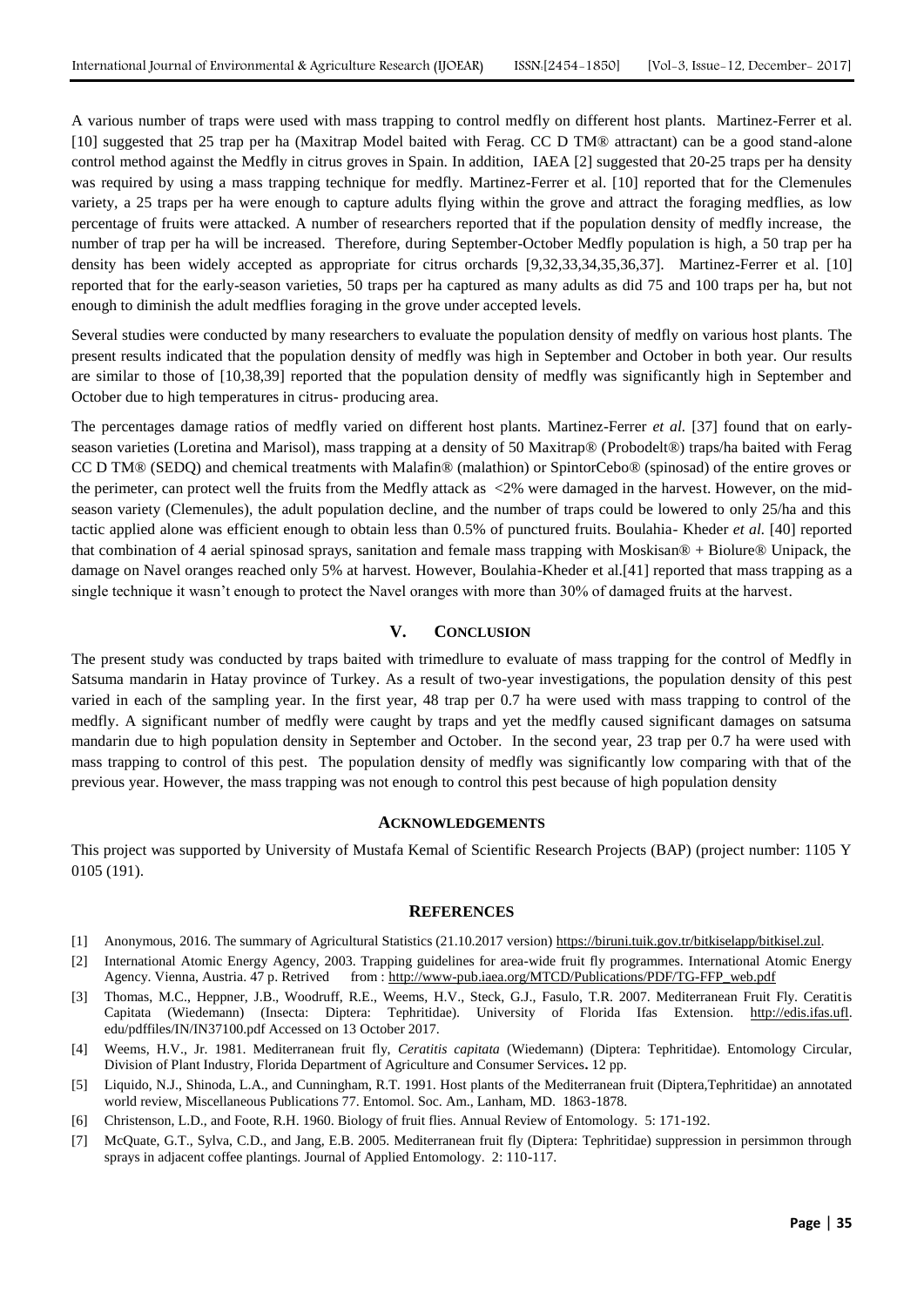- [8] Urbaneja, A., Chueca, P., Monton, H., Pascual-Ruiz, S., Dembilio, O., Vanaclocha, P., Abad-Moyano, R., Pina, T., and Castanera, P. 2009. Chemical alternatives to malathion for controlling *Ceratitis capitata* (Diptera: Tephritidae), and their side effects on natural enemies in Spanish citrus orchards. J. Econ. Entomol. 102: 144-151.
- [9] Navarro-Llopis, V., Alfaro, F., Domínguez, J., Sanchis, J. and Primo, J. 2008. Evaluation of traps and lures for mass trapping of Mediterranean fruit fly in citrus groves. J. Econ. Entomol. 101:126-131.
- [10] Martinez-Ferrer, M.T., Campos, J.M., and Fibla, J.M. 2010. Field efficacy of *Ceratitis capitata* (Diptera: Tephritidae) mass trapping technique on clementine groves in Spain. Journal of Applied Entomology. 136: 181-190.
- [11] Epsky, N.D., Hendrichs, J., Katsoyannos, B.I., Vasquez, L.A., Ros, J.P., Zumreoglu, A., Pereira, R., Bakri, A., Seewooruthun, S.I. and Heath, R.R. 1999. Field evaluation of female-targeted trapping systems for *Ceratitis capitata* (Diptera: Tephritidae) in seven countries. J. Econ. Entomol. 92: 156-164.
- [12] Katsoyannos, B.I., Papadopoulos, N.T., Heath, R.R., Hendrichs, J. and Kouloussis, N.A. 1999. Evaluation of synthetic food-based attractants for female Mediterranean fruit flies (Dipt., Tephritidae) in McPhail type traps**.** J. Appl. Entomol. 123: 607-612.
- [13] Cohen, H. and Yuval, B. 2000. Perimeter trapping strategy to reduce Mediterranean fruit fly (Diptera: Tephritidae) damage on different host species in Israel. J. Econ. Entomol. 93: 721-725.
- [14] Miranda, M.A., Alonso, R. and Alemany, A. 2001. Field evaluation of Medfly (Diptera, Tephritidae) female attractants in a Mediterranean agrosystem (Balearic Islands, Spain). J. Appl. Entomol. 125: 333-339.
- [15] Heath, R.R., Epsky, N.D., Midgarden. D. and Katsoyannos, B. 2004. Efficacy of 1,4-Diaminobutane (Putrescine) in a food based synthetic attractant for capture of mediterranean and mexican fruit fly (Diptera: Tephritidae). J. Econ. Entomol. 97:1126-1131.
- [16] Ortu, S., Lentini, A. and Cocco, A. 2005. Strategie di lotta per il contenimento di *Ceratitis capitata* (Wied.) in agrumicoltura. Informatore Fitopatologico. 55: 28-34.
- [17] Alemany, A., Miranda, M.A., Alonso, R. and Escorza, C.M. 2006. Changes in the spatial and temporal population density of the Mediterranean fruit fly (Diptera: Tephritidae) in a citrus orchard. Span. J. Agric. Res. 4:161.
- [18] Sastre, C. 1999. Eficacia de los productos fitosanitarios en el control de la mosca de la fruta *Ceratitis capitata* (Wied.). Phytoma España. 114: 75-77.
- [19] Ros, J. P., Escobar, I., García Tapia, F. J. and Aranda, G. 2000: Pilot experiment to control Medfly, *Ceratitis capitata* (Wied.) (Diptera: Tephritidae) using mass trapping technique in a Cherimoyer (*Annona cherimola* Miller) orchard. In: Area-wide control of fruit fly and other insect pests (ed. K. H. Tan): 639-643. Penerbit University Sains Malaysia, Penang.
- [20] Alonso Muñoz, D., Soler, J. M., García Marí, F., and Blas Correas, M. 1999. Frutect®: control de la mosca de la fruta *Ceratitis capitata* Wied. en el cultivo de los cítricos. Levante Agrícola. 347: 204-211.
- [21] Llorens, J. M., Vinaches, P., Marco, F. and Llorens, J. 2004: Control de *Ceratitis capitata* Wied. using mass trapping with Tephri traps and Biolure-3 component Lure (Tripack) in fig trees. 5º Meeting of the working group on fruit flies of the Western Hemisphere, 16-21 May, Florida. Abstract: 38.
- [22] Escudero, A., Vilajeliu, M. and Batllori, L. 2005. Captura masiva para el control de a mosca mediterránea de la fruta (*Ceratitis capitata* Wied.) en manzano. Phytoma España. 171: 26-31.
- [23] Ortu, S. and Prota, R. 1988. Biotechnical control means adopted against Ceratitis capitata Wied. in clementine groves. IOBC/wprs Bull. 11:14-19.
- [24] Avery, J.W., Chambers, D.L., Cunningham, R.T. and Leonhardt, B.A. 1994. Use of ceralure and trimedlure in Mediterranean fruit fly (Diptera: Tephritidae) mass-trapping tests. J. Entomol. Sci. 29:543-556.
- [25] Sastre C, Melo J.C. and Borreli G. 1999. La captura de hembras: una posible salida en el control de la mosca de la fruta (*Ceratitis capitata* Wied.) en melocotonero. Phytoma. 113: 42–46.
- [26] Ros, J.P., Gomila, J., Reurer, M., Pons, P. and Castillo, E. 2002. The use of mass trapping against Medfly (*Ceratitis capitata* (Wied.)) in a sustainable agriculture system on Minorca Island, Spain. Proceedings of the 6th International Symposium on fruit flies of economic importance, Stellenbosch, South Africa, 6-10 May 2002, pp. 361-364.
- [27] Garcia, G., Wong, E., Marquez, A.L., Garcia, S., Olivero, J. and Garcia Mari, F. 2003. Evaluation and comparison of mass-trapping methods for the control of *Ceratitis capitata* Wied., in citrus orchards. Bull. OILB SROP. 26:85.
- [28] Jemâa, J.M.B., Bachrouch, O., Allimi, E. and Dhouibi, M.H. 2010. Field evaluation of Mediterranean fruit fly mass trapping with Tripack<sup>®</sup> as alternative to malathion baitspraying in citrus orchards. Spanish Journal of Agricultural Research. 8: 400–408.
- [29] Ros, J.P., Castillo, E., Crespo, J., Latorre, Y., Martin, P., Miranda, M.A., Moner, P. and Sastre, C. 1997. Evaluación en campo de varios atrayentes sintéticos para la captura de hembras de la mosca mediterránea de la fruta Ceratitis capitata Wied. (Díptera: Tephritidae). Boletín de Sanidad Vegetal, Plagas. 23**:** 393-402.
- [30] Heath, R.R., Epsky, N.D., Dueben, B.D., Rizzo, J. and Jeronimo, F. 1997. Adding methylsubstituted ammonia derivates to a foodbased synthetic attractant on capture of the Mediterranean and Mexican fruit flies (Diptera: Tephritidae). J. Econ. Entomol. 90: 1584- 1589.
- [31] Alemany, A., Alonso, D. and Miranda, M.A. 2004. Evaluation of improved Mediterranean fruit fly attractants and retention systems in the Balearic Islands (Spain). Pages 355-359. In Proceedings 6th International Symposium on Fruit Flies of Economic Importance, 6-10 May, 2004, Stellenbosch, South Africa.
- [32] Primo, E. 2004. Plan Valenciano de actuacio´n contra la mosca de la fruta (*Ceratitis capitata* Wied.) campanya 2004. Agricultura: Revista agropecuaria. 867: 790–793.
- [33] Ros, J.P., Wong, E., Olivero, J., Rubio, J.R., Ma´rquez, A.L., Castillo, E. and Blas, P. 2005. Desarrollo de atrayentes y mosqueros para su integracio´n en los programas de trampeo masivo contra la mosca de la fruta (''*Ceratitis capitata*'' Wied.) y la del olivo (''*Bactrocera oleae*'' Gmel). Bol. Sanid. Veg. Plagas. 31: 599–607.